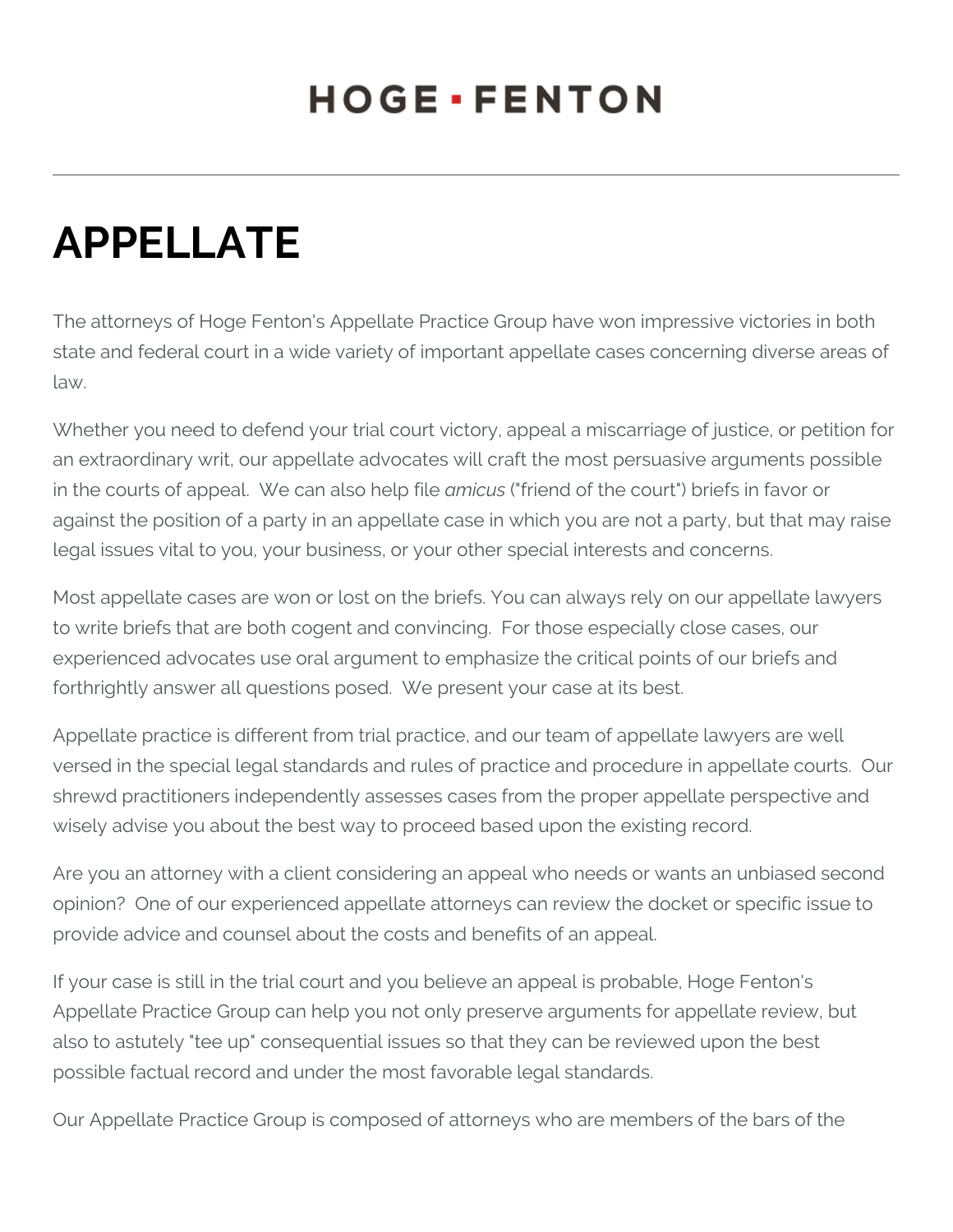California Supreme Court, California Court of Appeal, United States Circuit, United States Court of Appeals for the Federal Circuit, and Court.

The substantive areas of our appellate practice include virtually al not limited to the substantive practice areas of Hoge Fenton's taler of published appellate cases from current Hoge Fenton lawyers incl

- $\blacksquare$  Wilkin v. N $($ e $2$   $\Theta$   $2$   $\Theta$ ) 45 Cal.App.5th 802 (Probate & Trusts)
- In re Marriage of (L2e0e1  $\Re$ ) L4in Cal.App.5th 698 (Divorce)
- Travelers Prop. Cas. Co. of Am. v. Work(2051'9)Co4nopCaAppppal5thold (Insurance)
- Moncrief v. (2014bk) 238 Cal.App.4th 1000 (Civil Procedure, Negl
- Branscomb v. JPMorgan Ch@2sCe1฿an2k2,3NC Al.App.4th 801 (Real E Mortgages and Liens)
- $\blacksquare$  Maldonado v.(いりね $20034$ ) 370 F.3edrt9.4s5e $\natural$ 461005) 544 U.S. 968 (Civil Procedure & Civil Rights) aM alloonnaed no av.d K (eNn poto 6 al. 2006) 422 F.Supp.2d 1169 (Breyer, J.) (First Amendment & Commercial S
- Alliance for a Better Downtown ( $M000$ \$) a1e 0 $8$ . CMs a.dAepp.4th 123 (Ele

The Hoge Fenton Appellate Practice Group has numerous other unp practice areas. For more information, please contact Dennis Zell, Appellate Practice Group at 40060n 0 i4s7.z2e411@ hoorgefenton.com

## Primary Contact

Dennis S. Zell

## Related Attorneys

- Dennis S. Zell
- Michael T. Bonetto
- Alison P. Buchanan
- Denise E. Chambliss
- Steven J. Kahn
- Emma B. Lloyd
- Giuliana R. Ferrante